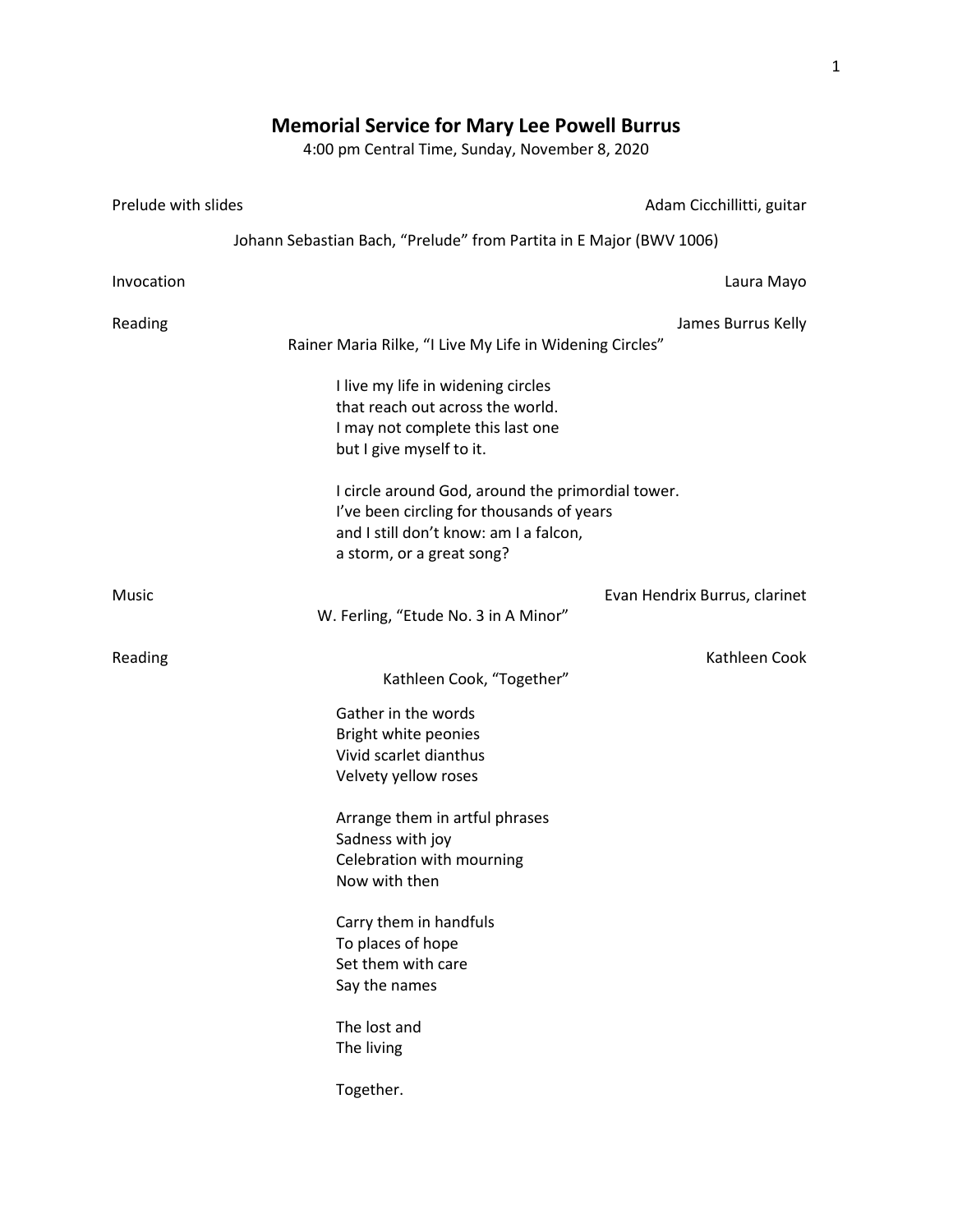Remembrances and the extension of the extent of the extent of the extent of the Powell disc Powell Virginia Burrus Charlie Burrus James Burrus Kelly Mary Burrus Kelly Evan Hendrix Burrus Claire Hendrix Burrus

| Music        | Eric Avera, vocal solo; Patrick Parker, piano                                                                                                                                                                                                                                                                                                                                                                                                                                                                                                                                                                                                                     |
|--------------|-------------------------------------------------------------------------------------------------------------------------------------------------------------------------------------------------------------------------------------------------------------------------------------------------------------------------------------------------------------------------------------------------------------------------------------------------------------------------------------------------------------------------------------------------------------------------------------------------------------------------------------------------------------------|
|              | Vassar Miller, "Without Ceremony" (music, Thomas Avinger)                                                                                                                                                                                                                                                                                                                                                                                                                                                                                                                                                                                                         |
|              | Except ourselves, we have no other prayer;<br>Our needs are sores upon our nakedness.<br>We do not have to name them; we are here.<br>And You who can make eyes can see no less.<br>We fall, not on our knees, but on our hearts,<br>A posture humbler far and more downcast;<br>While Father Pain instructs us in the arts<br>Of praying, hunger is the worthiest fast.<br>We find ourselves where tongues cannot wage war<br>On silence (farther, mystics never flew)<br>But on the common wings of what we are,<br>Borne on the wings of what we bear, toward You,<br>Oh Word, in whom our wordiness dissolves,<br>When we have not a prayer except ourselves. |
| Reading      | Laura Mayo                                                                                                                                                                                                                                                                                                                                                                                                                                                                                                                                                                                                                                                        |
|              | Psalm 90: 1-6                                                                                                                                                                                                                                                                                                                                                                                                                                                                                                                                                                                                                                                     |
| Homily       | Laura Mayo                                                                                                                                                                                                                                                                                                                                                                                                                                                                                                                                                                                                                                                        |
| Music        | Carol Hendrix Burrus, vocal solo<br>Charlie Hendrix Burrus, guitar                                                                                                                                                                                                                                                                                                                                                                                                                                                                                                                                                                                                |
|              | "What Wondrous Love Is This"                                                                                                                                                                                                                                                                                                                                                                                                                                                                                                                                                                                                                                      |
| Remembrances | Steven Rudy<br>Jay Leach<br><b>Barbie McKittrick</b><br><b>Sidney Burrus</b>                                                                                                                                                                                                                                                                                                                                                                                                                                                                                                                                                                                      |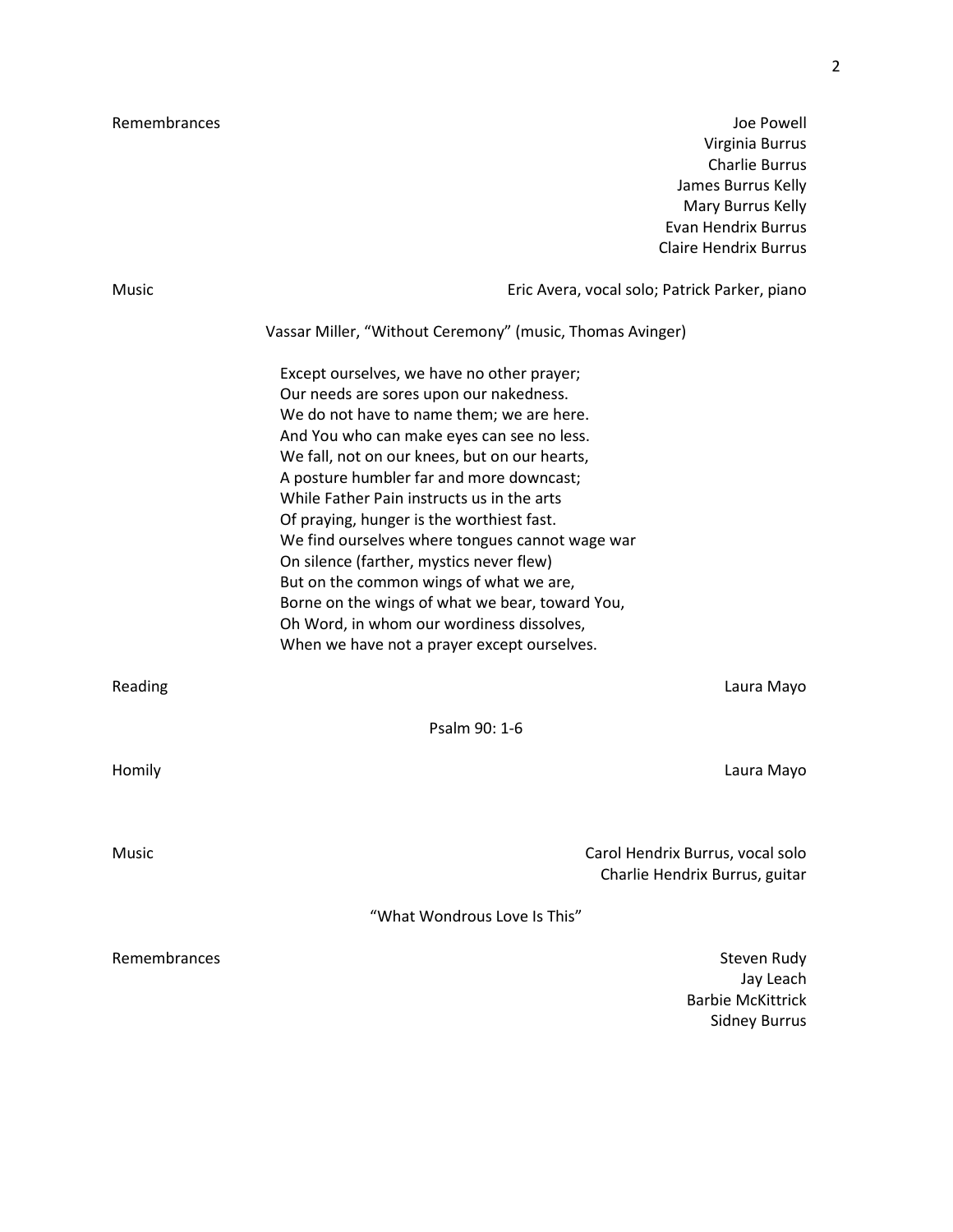| Reading              | Mary Burrus Kelly & Claire Hendrix Burrus                                                            |
|----------------------|------------------------------------------------------------------------------------------------------|
|                      | Mary Lee Burrus, "On Being Introspective"                                                            |
| Dance                | Nita Lindley & Linda Phenix                                                                          |
|                      | Wolfgang Amadeus Mozart, "Alleluia"                                                                  |
| Benediction          | Laura Mayo                                                                                           |
| Postlude with slides | Charlie Hendrix Burrus, piano<br>Charlie, Carol, Evan, & Claire Burrus, James and Mary Kelly, vocals |
|                      | "Amazing Grace"                                                                                      |
|                      |                                                                                                      |
|                      | *<br>* * * * * * * * * * *                                                                           |

## Open Sharing

After the ceremony, all those present are invited to share their memories and thoughts about Mary Lee.

## Notes about the Participants

**Laura Mayo** is pastor of Covenant Church in Houston, Texas. She is also a dear friend of Mary Lee.

**Kathleen Cook** is a poet and a dear friend of Mary Lee, a member of both Covenant Church and one of Mary Lee's book groups.

**Eric Avera** is a member of Covenant Church. Mary Lee, who knew him all his life and admired his voice, expressed a desire that he sing at her memorial service. The lyrics to the song that Eric performed were written by Vassar Miller, a poet who was a member of Covenant Church and a dear friend of Mary Lee; the music was composed by Thomas Avinger, whom Mary Lee also knew through musical and church circles.

**Steven Rudy** is a dear friend of Mary Lee, who worked with him in the 1970s; she and Sidney spent many happy summer vacations with Steven and his wife Sandra in Crested Butte, CO, and Santa Fe, NM.

**Jay Leach** was the pastor of Covenant Church in Houston from 1990 – 2000. He and Mary Lee worked closely together during that decade and established a cherished connection of love and trust. Since 2003 he has been the minister of the Unitarian Universalist Community of Charlotte.